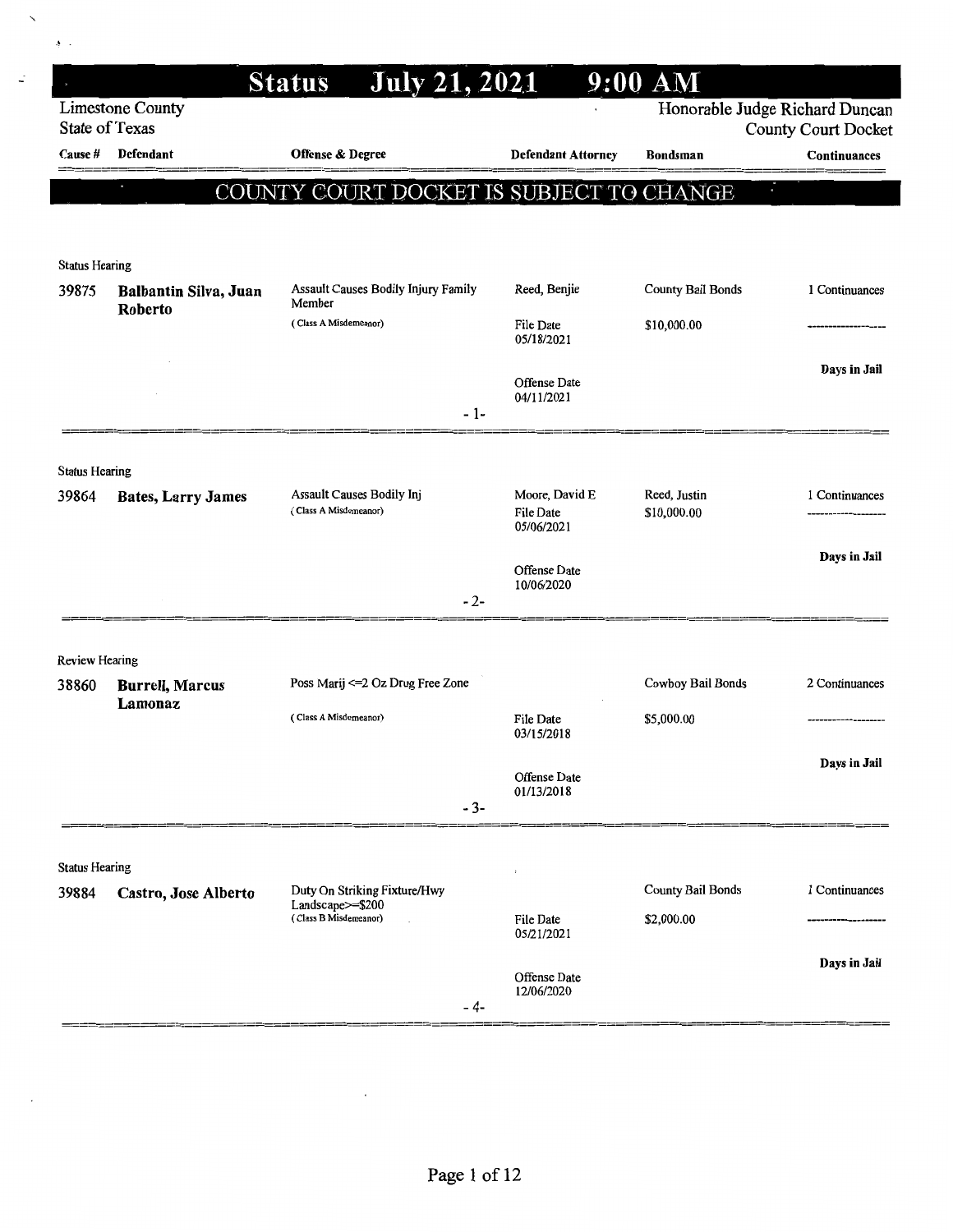|                       |                                     | <b>Status</b> July 21, 2021                       |                                | .9:00 AM                       |                            |
|-----------------------|-------------------------------------|---------------------------------------------------|--------------------------------|--------------------------------|----------------------------|
| <b>State of Texas</b> | <b>Limestone County</b>             |                                                   |                                | Honorable Judge Richard Duncan | <b>County Court Docket</b> |
| Cause #               | Defendant                           | Offense & Degree                                  | <b>Defendant Attorney</b>      | <b>Bondsman</b>                | Continuances               |
|                       |                                     | COUNTY COURT DOCKET IS SUBJECT TO CHANGE          |                                |                                |                            |
|                       |                                     |                                                   |                                |                                |                            |
| <b>Status Hearing</b> |                                     |                                                   |                                |                                |                            |
| 39882                 | Chapa, Fernando, Jr.                | Assault Causes Bodily Injury Family<br>Member     | Reed, Justin                   | <b>County Bail Bonds</b>       | 1 Continuances             |
|                       |                                     | (Class A Misdemeanor)                             | File Date<br>05/18/2021        | \$5,000.00                     |                            |
|                       |                                     |                                                   | Offense Date                   |                                | Days in Jail               |
|                       |                                     | $-5-$                                             | 04/04/2021                     |                                |                            |
|                       |                                     |                                                   |                                |                                |                            |
| <b>Status Hearing</b> |                                     |                                                   |                                |                                |                            |
| 39807                 | Cleveland, Derrick<br><b>Dewitt</b> | Fail To Identify Giving False/Ficitious<br>Info   |                                | County Bail Bonds              | 3 Continuances             |
|                       |                                     | (Class B Misdemeanor)                             | File Date<br>02/22/2021        | \$2,000.00                     |                            |
|                       |                                     |                                                   | Offense Date                   |                                | Days in Jail               |
|                       |                                     | - 6-                                              | 03/14/2020                     |                                |                            |
|                       |                                     |                                                   |                                |                                |                            |
| <b>Review Hearing</b> |                                     |                                                   |                                |                                |                            |
| 39549                 | Collins, Jeremy Jerrod              | Driving W/Lic Inv W/Prev<br>Conv/Susp/W/O Fin Res | Reed, Benjie                   | Reed, Benjie                   | 7 Continuances             |
|                       |                                     | (Class B Misdemeanor)                             | <b>File Date</b><br>12/26/2019 | \$2,000.00                     |                            |
|                       |                                     |                                                   | Offense Date                   |                                | Days in Jail               |
|                       |                                     | $-7-$                                             | 11/09/2019                     |                                |                            |
|                       |                                     |                                                   |                                |                                |                            |
| <b>Status Hearing</b> |                                     |                                                   |                                |                                |                            |
| 39836                 | Cortez-Grande,<br><b>Vincent</b>    | Driving While Intoxicated                         | Sanders, Raymond L.            | <b>County Bail Bonds</b>       | 1 Continuances             |
|                       |                                     | (Class B Misdemeanor)                             | File Date<br>04/06/2021        | \$2,000.00                     |                            |
|                       |                                     |                                                   | Offense Date                   |                                | Days in Jail               |
|                       |                                     | - 8-                                              | 11/07/2020                     |                                |                            |

 $\hat{\mathcal{S}}$ 

 $\hat{\mathcal{A}}$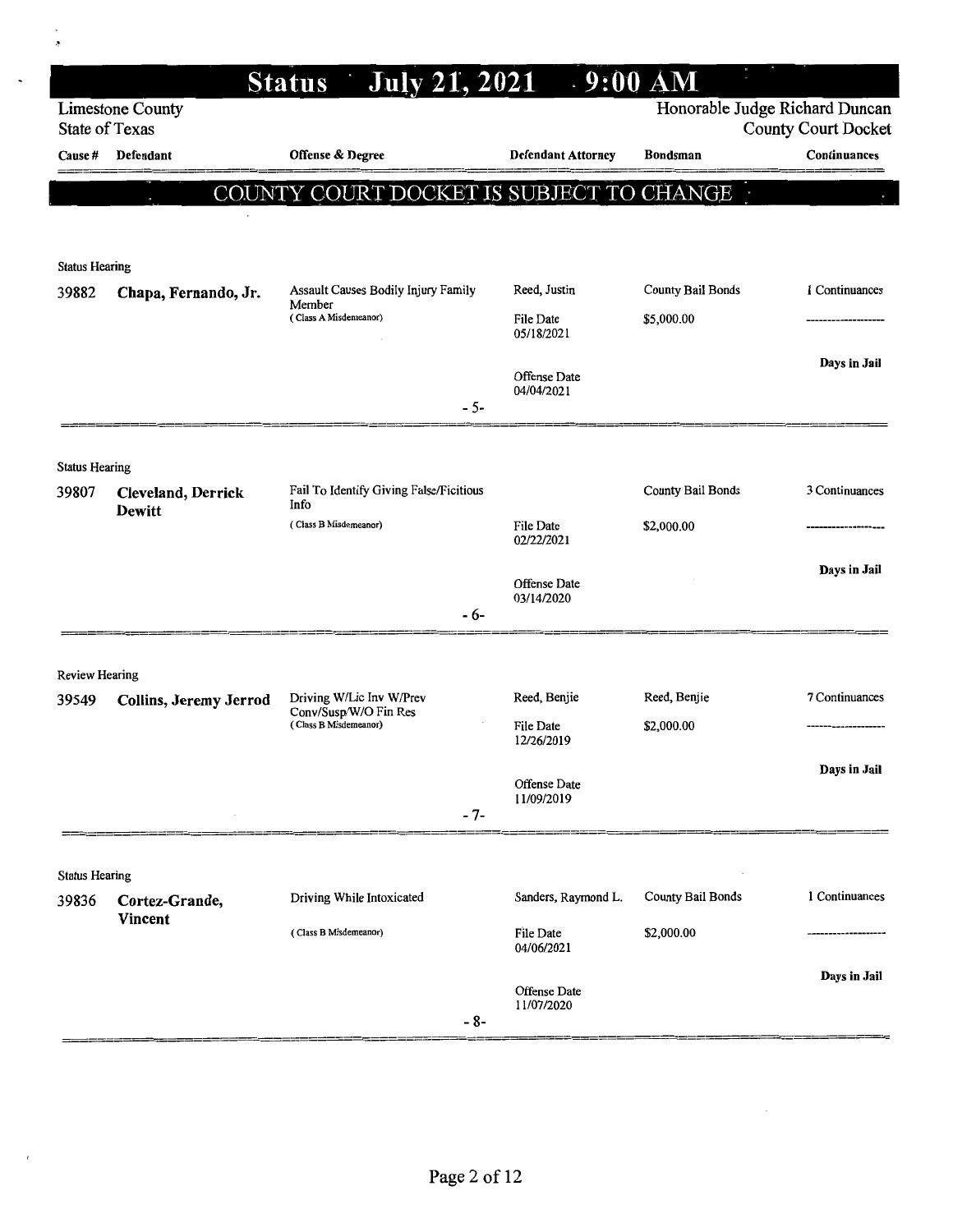|                                  |                             | <b>July 21, 2021</b><br><b>Status</b>                           |                                         | $9:00$ AM                  |                                            |
|----------------------------------|-----------------------------|-----------------------------------------------------------------|-----------------------------------------|----------------------------|--------------------------------------------|
|                                  | <b>Limestone County</b>     |                                                                 |                                         |                            | Honorable Judge Richard Duncan             |
| <b>State of Texas</b><br>Cause # | Defendant                   | Offense & Degree                                                | <b>Defendant Attorney</b>               | <b>Bondsman</b>            | <b>County Court Docket</b><br>Continuances |
|                                  |                             |                                                                 |                                         |                            |                                            |
|                                  |                             | COUNTY COURT DOCKET IS SUBJECT TO CHANGE .                      |                                         |                            |                                            |
|                                  |                             |                                                                 |                                         |                            |                                            |
| <b>Status Hearing</b>            |                             |                                                                 |                                         |                            |                                            |
| 39811                            | Crisp, Michael<br>Alexander | Assault Causes Bodily Injury Family<br>Member                   | Aguilar, Joseph                         |                            | 4 Continuances                             |
|                                  |                             | (Class A Misdemeanor)                                           | <b>File Date</b><br>02/22/2021          |                            |                                            |
|                                  |                             |                                                                 | <b>Offense Date</b><br>01/08/2021       |                            | <b>SOASHI</b>                              |
|                                  |                             | - 9-                                                            |                                         |                            |                                            |
|                                  |                             |                                                                 |                                         |                            |                                            |
| <b>Status Hearing</b><br>39812   | Crisp, Michael<br>Alexander | Assault Causes Bodily Injury Family<br>Member                   | Aguilar, Joseph                         |                            | 4 Continuances                             |
|                                  |                             | (Class A Misdemeanor)                                           | File Date<br>02/22/2021                 |                            |                                            |
|                                  |                             |                                                                 | <b>Offense Date</b><br>01/08/2021       |                            | S. Drastn. Inf                             |
|                                  |                             | $-10-$                                                          |                                         |                            |                                            |
|                                  |                             |                                                                 |                                         |                            |                                            |
| <b>Status Hearing</b><br>39813   | Crisp, Michael              | Assault Causes Bodily Injury Family<br>Member                   | Aguilar, Joseph                         |                            | 4 Continuances                             |
|                                  | Alexander                   | (Class A Misdemeanor)                                           | <b>File Date</b><br>02/22/2021          |                            |                                            |
|                                  |                             | $-11-$                                                          | <b>Offense Date</b><br>01/08/2021       |                            | <b>COnstrait</b>                           |
|                                  |                             |                                                                 |                                         |                            |                                            |
| <b>Status Hearing</b>            |                             |                                                                 |                                         |                            |                                            |
| 39491                            | Dixon, Geraldine A          | Terroristic Threat Of Family/Household<br>(Class A Misdemeanor) | Reed, Justin<br>File Date<br>10/09/2019 | Reed, Justin<br>\$3,000.00 | 0 Continuances                             |
|                                  |                             | $-12-$                                                          | Offense Date<br>02/04/2019              |                            | Days in Jail                               |

¥

 $\hat{\boldsymbol{\beta}}$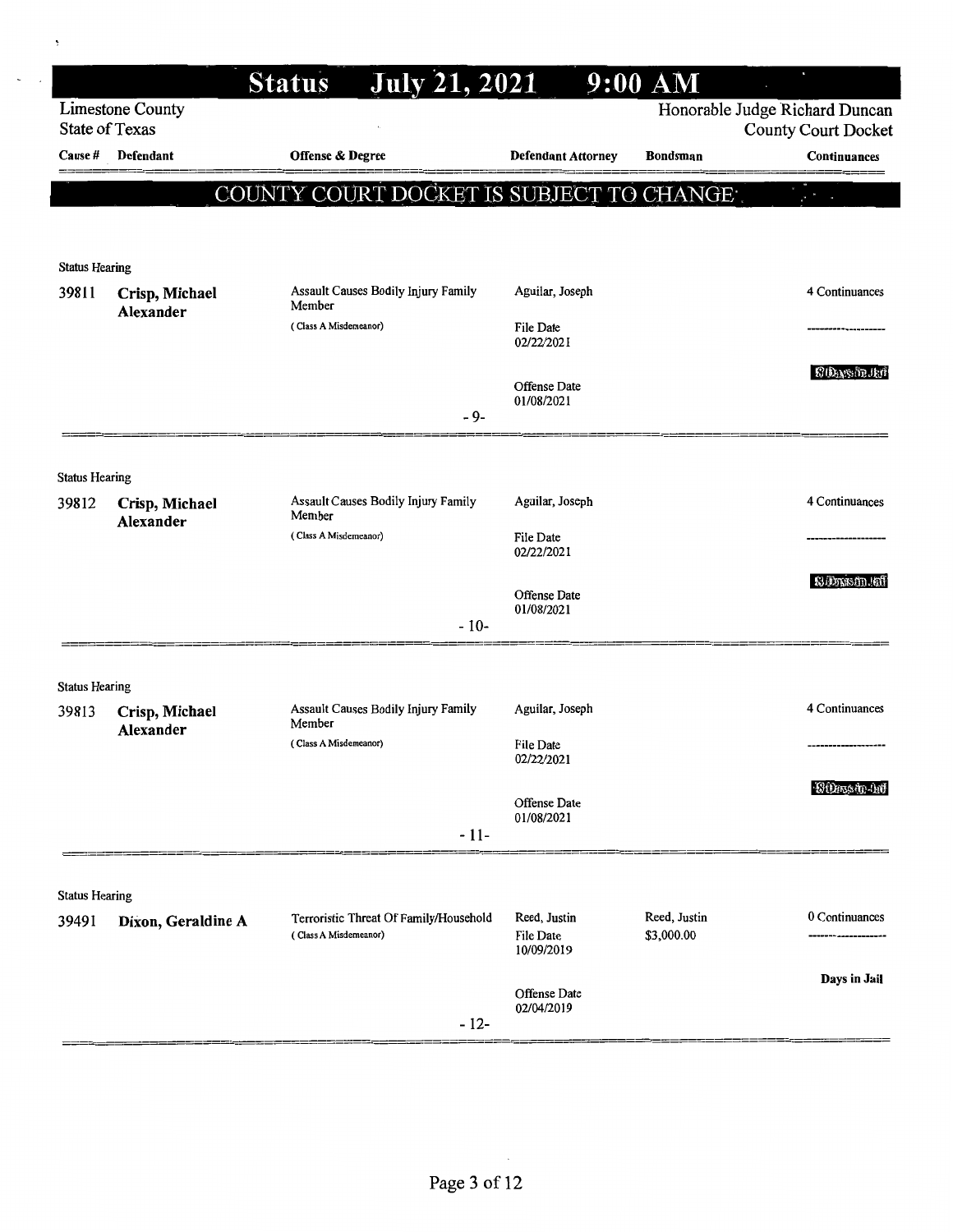|                                |                               | <b>July 21, 2021</b><br>Status -                      |        |                                                   | 9:00 AM                         |                                                              |
|--------------------------------|-------------------------------|-------------------------------------------------------|--------|---------------------------------------------------|---------------------------------|--------------------------------------------------------------|
| <b>State of Texas</b>          | <b>Limestone County</b>       |                                                       |        |                                                   |                                 | Honorable Judge Richard Duncan<br><b>County Court Docket</b> |
| Cause #                        | Defendant                     | Offense & Degree                                      |        | <b>Defendant Attorney</b>                         | <b>Bondsman</b>                 | Continuances                                                 |
|                                |                               | COUNTY COURT DOCKET IS SUBJECT TO CHANGE              |        |                                                   |                                 |                                                              |
|                                |                               |                                                       |        |                                                   |                                 |                                                              |
|                                |                               |                                                       |        |                                                   |                                 |                                                              |
| <b>Status Hearing</b>          |                               |                                                       |        |                                                   |                                 |                                                              |
| 39631                          | <b>Estridge, Joey Michael</b> | Assault Cause Bodily Inj.<br>(Class A Misdemeanor)    |        | Burkeen, Daniel<br><b>File Date</b><br>03/31/2020 | Personal Bond<br>\$3,000.00     | 10 Continuances                                              |
|                                |                               |                                                       |        | Offense Date<br>02/07/2020                        |                                 | Days in Jail                                                 |
|                                |                               |                                                       | $-13-$ |                                                   |                                 |                                                              |
|                                |                               |                                                       |        |                                                   |                                 |                                                              |
| <b>Status Hearing</b><br>39632 | <b>Estridge, Joey Michael</b> | Assault Cause Bodily Inj.<br>(Class A Misdemeanor)    |        | Burkeen, Daniel<br><b>File Date</b><br>03/31/2020 | Personal Bond<br>\$3,000.00     | 10 Continuances                                              |
|                                |                               |                                                       |        | Offense Date<br>02/07/2020                        |                                 | Days in Jail                                                 |
|                                |                               |                                                       | $-14-$ |                                                   |                                 |                                                              |
|                                |                               |                                                       |        |                                                   |                                 |                                                              |
| <b>Status Hearing</b>          |                               |                                                       |        |                                                   |                                 |                                                              |
| 39829                          | <b>Flores, Alfred</b>         | Cruelty To Livestock Animals<br>(Class A Misdemeanor) |        | Reed, Bobby<br>File Date<br>03/18/2021            | County Bail Bonds<br>\$2,000.00 | 2 Continuances                                               |
|                                |                               |                                                       |        | <b>Offense Date</b><br>02/26/2021                 |                                 | Days in Jail                                                 |
|                                |                               |                                                       | $-15-$ |                                                   |                                 |                                                              |
| <b>Status Hearing</b>          |                               |                                                       |        |                                                   |                                 |                                                              |
| 39842                          | Forbes, Amanda Gaill          | Assault Causes Bodily Injury Family                   |        |                                                   | <b>County Bail Bonds</b>        | 1 Continuances                                               |
|                                |                               | Member<br>(Class A Misdemeanor)                       |        | File Date<br>04/06/2021                           | \$1,000.00                      |                                                              |
|                                |                               |                                                       | $-16-$ | Offense Date<br>02/27/2021                        |                                 | Days in Jail                                                 |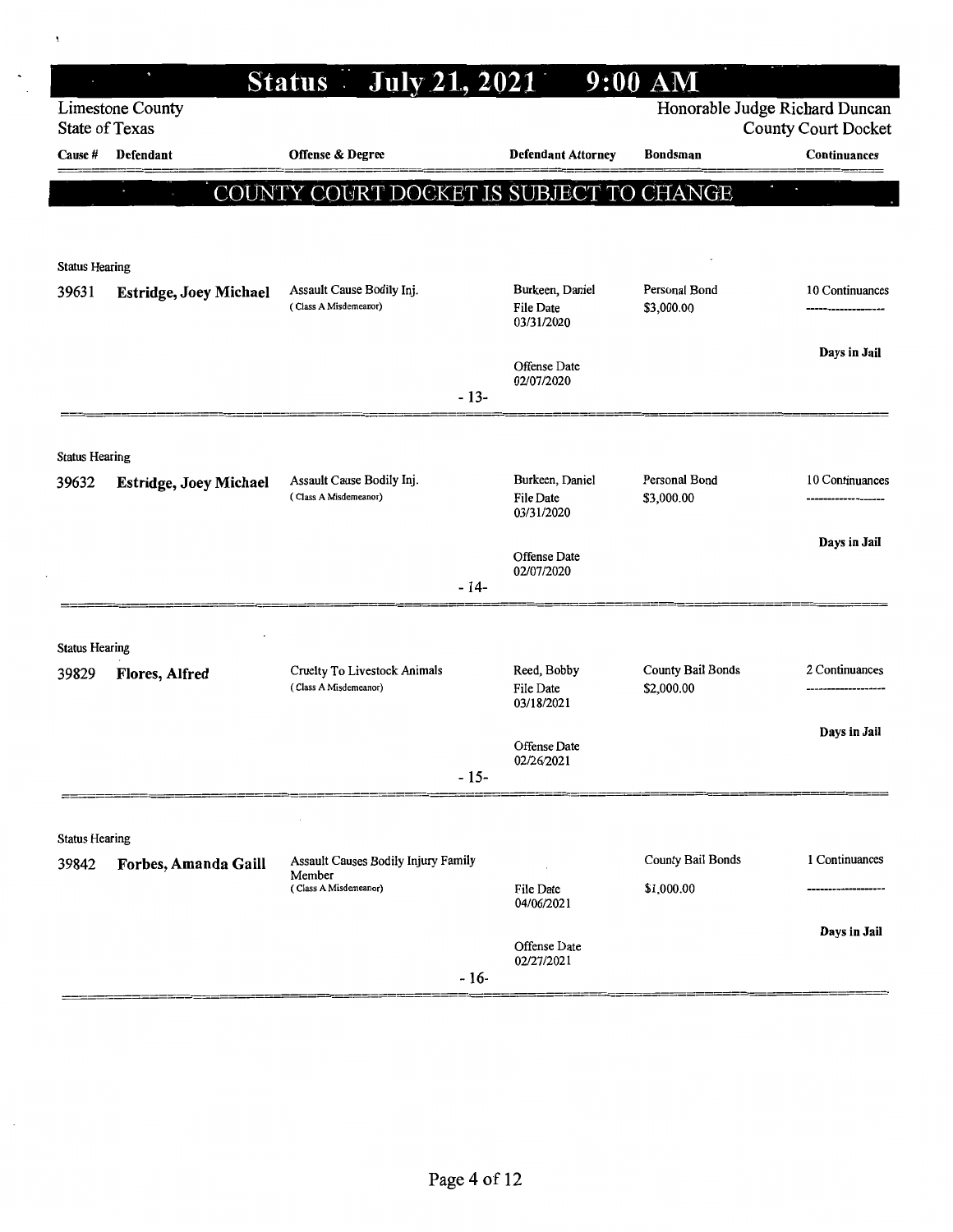|                                |                         | <b>July 21, 2021</b><br><b>Status</b>        |                                                | $9:00$ AM                              |                                                              |
|--------------------------------|-------------------------|----------------------------------------------|------------------------------------------------|----------------------------------------|--------------------------------------------------------------|
| <b>State of Texas</b>          | <b>Limestone County</b> |                                              |                                                |                                        | Honorable Judge Richard Duncan<br><b>County Court Docket</b> |
| Cause #                        | <b>Defendant</b>        | Offense & Degree                             | <b>Defendant Attorney</b>                      | <b>Bondsman</b>                        | Continuances                                                 |
|                                |                         | COUNTY COURT DOCKET IS SUBJECT TO CHANGE     |                                                |                                        | $\mathbf{z}^k$<br>$\frac{1}{2}$                              |
|                                |                         |                                              |                                                |                                        |                                                              |
| <b>Status Hearing</b>          |                         |                                              |                                                |                                        |                                                              |
| 39823                          | Gamble, Tykieston       | Unl Carrying Weapon                          | Reed, Benjie                                   | Reed, Benjie                           | 3 Continuances                                               |
|                                | Demon                   | (Class A Misdemeanor)                        | File Date<br>03/09/2021                        | \$3,000.00                             |                                                              |
|                                |                         | $-17-$                                       | Offense Date<br>01/16/2021                     |                                        | Days in Jail                                                 |
|                                |                         |                                              |                                                |                                        |                                                              |
| <b>Status Hearing</b>          |                         |                                              |                                                |                                        |                                                              |
| 39841                          | Grigg, Nathan Camill    | Unl Carrying Weapon<br>(Class A Misdemeanor) | Latray, Michelle J.<br>File Date<br>04/06/2021 | <b>County Bail Bonds</b><br>\$5,000.00 | 1 Continuances                                               |
|                                |                         |                                              | Offense Date<br>04/18/2020                     |                                        | Days in Jail                                                 |
|                                |                         | $-18-$                                       |                                                |                                        |                                                              |
| <b>Status Hearing</b>          |                         |                                              |                                                |                                        |                                                              |
| 39376                          | <b>Harris, Anthony</b>  | Assault Cause Bodily Inj.                    | Latray, Michelle J.                            | Freebird Bail Bonds                    | 1 Continuances                                               |
|                                | Wayne                   | (Class A Misdemeanor)                        | File Date<br>06/04/2019                        | \$3,000.00                             |                                                              |
|                                |                         |                                              | Offense Date<br>04/14/2019                     |                                        | Days in Jail                                                 |
|                                |                         | $-19-$                                       |                                                |                                        |                                                              |
|                                |                         |                                              |                                                |                                        |                                                              |
| <b>Status Hearing</b><br>39568 | Harris, Anthony         | Bail Jumping And Fail To Appear              | Latray, Michelle J.                            | <b>Freebird Bail Bonds</b>             | 1 Continuances                                               |
|                                | Wayne                   | (Class A Misdemeanor)                        | <b>File Date</b><br>01/14/2020                 | \$4,000.00                             |                                                              |
|                                |                         | $-20-$                                       | Offense Date<br>01/06/2020                     |                                        | Days in Jail                                                 |

 $\ddot{\phantom{a}}$ 

L,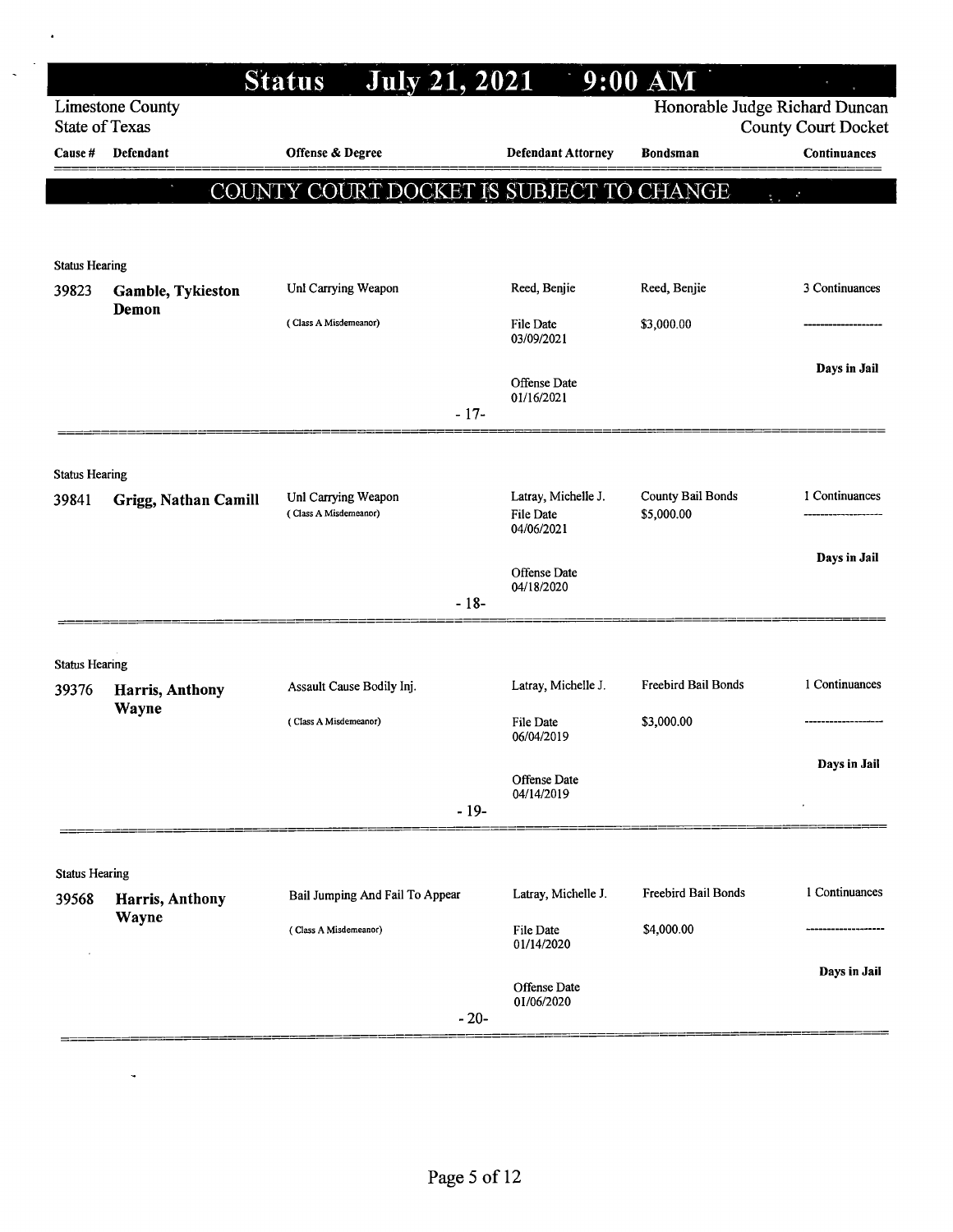| Honorable Judge Richard Duncan<br><b>Limestone County</b><br>State of Texas<br><b>County Court Docket</b><br>Offense & Degree<br>Defendant<br><b>Defendant Attorney</b><br><b>Bondsman</b><br>Continuances<br>Cause #<br>COUNTY COURT DOCKET IS SUBJECT TO CHANGE<br><b>Status Hearing</b><br><b>Freebird Bail Bonds</b><br>7 Continuances<br>Assault Causes Bodily Injury Family<br>Martin, Chris E.<br>39522<br>Harrison, Bobby Lee<br>Member<br>(Class A Misdemeanor)<br>\$3,000.00<br>File Date<br>12/03/2019<br>Days in Jail<br>Offense Date<br>09/15/2019<br>$-21-$<br><b>Status Hearing</b><br>Martin, Chris E.<br>Freebird Bail Bonds<br>7 Continuances<br>Unlawful Restraint<br>39523<br>Harrison, Bobby Lee<br>\$3,000.00<br>(Class A Misdemeanor)<br><b>File Date</b><br>12/03/2019<br>Days in Jail<br>Offense Date<br>09/15/2019<br>$-22-$<br><b>Status Hearing</b><br>1 Continuances<br>Reed, Benjie<br>Resist Arrest Search Or Transport<br>39839<br>Haynes, William<br><b>Travis</b><br>File Date<br>(Class A Misdemeanor)<br>04/06/2021<br>Days in Jail<br>Offense Date<br>11/18/2020<br>$-23-$<br><b>Status Hearing</b><br>5 Continuances<br>Freebird Bail Bonds<br>Reed, Justin<br>Assault Causes Bodily Injury Family<br>39799<br>Jhanke, Dennis<br>Member<br><b>Charles</b><br>\$2,500.00<br>File Date<br>(Class A Misdemeanor)<br>01/21/2021<br>Days in Jail<br>Offense Date<br>12/25/2020<br>- 24- | $\mathbf{u}$ | <b>July 21, 2021</b><br><b>Status</b> | $\cdot$ 9:00 AM |  |
|--------------------------------------------------------------------------------------------------------------------------------------------------------------------------------------------------------------------------------------------------------------------------------------------------------------------------------------------------------------------------------------------------------------------------------------------------------------------------------------------------------------------------------------------------------------------------------------------------------------------------------------------------------------------------------------------------------------------------------------------------------------------------------------------------------------------------------------------------------------------------------------------------------------------------------------------------------------------------------------------------------------------------------------------------------------------------------------------------------------------------------------------------------------------------------------------------------------------------------------------------------------------------------------------------------------------------------------------------------------------------------------------------------------------------|--------------|---------------------------------------|-----------------|--|
|                                                                                                                                                                                                                                                                                                                                                                                                                                                                                                                                                                                                                                                                                                                                                                                                                                                                                                                                                                                                                                                                                                                                                                                                                                                                                                                                                                                                                          |              |                                       |                 |  |
|                                                                                                                                                                                                                                                                                                                                                                                                                                                                                                                                                                                                                                                                                                                                                                                                                                                                                                                                                                                                                                                                                                                                                                                                                                                                                                                                                                                                                          |              |                                       |                 |  |
|                                                                                                                                                                                                                                                                                                                                                                                                                                                                                                                                                                                                                                                                                                                                                                                                                                                                                                                                                                                                                                                                                                                                                                                                                                                                                                                                                                                                                          |              |                                       |                 |  |
|                                                                                                                                                                                                                                                                                                                                                                                                                                                                                                                                                                                                                                                                                                                                                                                                                                                                                                                                                                                                                                                                                                                                                                                                                                                                                                                                                                                                                          |              |                                       |                 |  |
|                                                                                                                                                                                                                                                                                                                                                                                                                                                                                                                                                                                                                                                                                                                                                                                                                                                                                                                                                                                                                                                                                                                                                                                                                                                                                                                                                                                                                          |              |                                       |                 |  |
|                                                                                                                                                                                                                                                                                                                                                                                                                                                                                                                                                                                                                                                                                                                                                                                                                                                                                                                                                                                                                                                                                                                                                                                                                                                                                                                                                                                                                          |              |                                       |                 |  |
|                                                                                                                                                                                                                                                                                                                                                                                                                                                                                                                                                                                                                                                                                                                                                                                                                                                                                                                                                                                                                                                                                                                                                                                                                                                                                                                                                                                                                          |              |                                       |                 |  |
|                                                                                                                                                                                                                                                                                                                                                                                                                                                                                                                                                                                                                                                                                                                                                                                                                                                                                                                                                                                                                                                                                                                                                                                                                                                                                                                                                                                                                          |              |                                       |                 |  |
|                                                                                                                                                                                                                                                                                                                                                                                                                                                                                                                                                                                                                                                                                                                                                                                                                                                                                                                                                                                                                                                                                                                                                                                                                                                                                                                                                                                                                          |              |                                       |                 |  |
|                                                                                                                                                                                                                                                                                                                                                                                                                                                                                                                                                                                                                                                                                                                                                                                                                                                                                                                                                                                                                                                                                                                                                                                                                                                                                                                                                                                                                          |              |                                       |                 |  |
|                                                                                                                                                                                                                                                                                                                                                                                                                                                                                                                                                                                                                                                                                                                                                                                                                                                                                                                                                                                                                                                                                                                                                                                                                                                                                                                                                                                                                          |              |                                       |                 |  |
|                                                                                                                                                                                                                                                                                                                                                                                                                                                                                                                                                                                                                                                                                                                                                                                                                                                                                                                                                                                                                                                                                                                                                                                                                                                                                                                                                                                                                          |              |                                       |                 |  |
|                                                                                                                                                                                                                                                                                                                                                                                                                                                                                                                                                                                                                                                                                                                                                                                                                                                                                                                                                                                                                                                                                                                                                                                                                                                                                                                                                                                                                          |              |                                       |                 |  |
|                                                                                                                                                                                                                                                                                                                                                                                                                                                                                                                                                                                                                                                                                                                                                                                                                                                                                                                                                                                                                                                                                                                                                                                                                                                                                                                                                                                                                          |              |                                       |                 |  |
|                                                                                                                                                                                                                                                                                                                                                                                                                                                                                                                                                                                                                                                                                                                                                                                                                                                                                                                                                                                                                                                                                                                                                                                                                                                                                                                                                                                                                          |              |                                       |                 |  |
|                                                                                                                                                                                                                                                                                                                                                                                                                                                                                                                                                                                                                                                                                                                                                                                                                                                                                                                                                                                                                                                                                                                                                                                                                                                                                                                                                                                                                          |              |                                       |                 |  |
|                                                                                                                                                                                                                                                                                                                                                                                                                                                                                                                                                                                                                                                                                                                                                                                                                                                                                                                                                                                                                                                                                                                                                                                                                                                                                                                                                                                                                          |              |                                       |                 |  |
|                                                                                                                                                                                                                                                                                                                                                                                                                                                                                                                                                                                                                                                                                                                                                                                                                                                                                                                                                                                                                                                                                                                                                                                                                                                                                                                                                                                                                          |              |                                       |                 |  |
|                                                                                                                                                                                                                                                                                                                                                                                                                                                                                                                                                                                                                                                                                                                                                                                                                                                                                                                                                                                                                                                                                                                                                                                                                                                                                                                                                                                                                          |              |                                       |                 |  |
|                                                                                                                                                                                                                                                                                                                                                                                                                                                                                                                                                                                                                                                                                                                                                                                                                                                                                                                                                                                                                                                                                                                                                                                                                                                                                                                                                                                                                          |              |                                       |                 |  |
|                                                                                                                                                                                                                                                                                                                                                                                                                                                                                                                                                                                                                                                                                                                                                                                                                                                                                                                                                                                                                                                                                                                                                                                                                                                                                                                                                                                                                          |              |                                       |                 |  |
|                                                                                                                                                                                                                                                                                                                                                                                                                                                                                                                                                                                                                                                                                                                                                                                                                                                                                                                                                                                                                                                                                                                                                                                                                                                                                                                                                                                                                          |              |                                       |                 |  |
|                                                                                                                                                                                                                                                                                                                                                                                                                                                                                                                                                                                                                                                                                                                                                                                                                                                                                                                                                                                                                                                                                                                                                                                                                                                                                                                                                                                                                          |              |                                       |                 |  |
|                                                                                                                                                                                                                                                                                                                                                                                                                                                                                                                                                                                                                                                                                                                                                                                                                                                                                                                                                                                                                                                                                                                                                                                                                                                                                                                                                                                                                          |              |                                       |                 |  |
|                                                                                                                                                                                                                                                                                                                                                                                                                                                                                                                                                                                                                                                                                                                                                                                                                                                                                                                                                                                                                                                                                                                                                                                                                                                                                                                                                                                                                          |              |                                       |                 |  |

 $\ddot{\phantom{a}}$ 

 $\mathfrak{t}$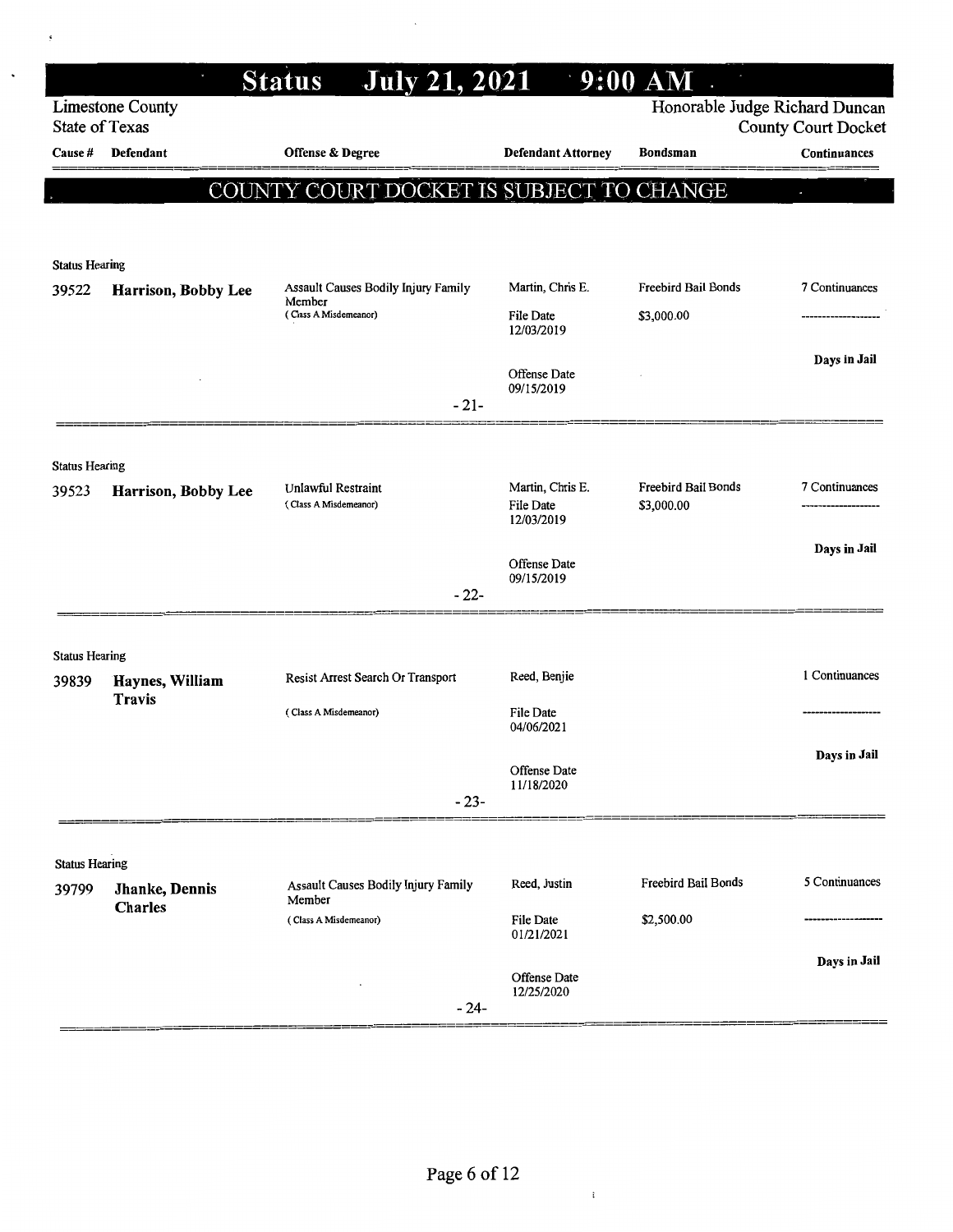|                       |                              | <b>July 21, 2021</b><br><b>Status</b>               |        |                                  | $9:00$ AM                         |                                                              |
|-----------------------|------------------------------|-----------------------------------------------------|--------|----------------------------------|-----------------------------------|--------------------------------------------------------------|
| State of Texas        | <b>Limestone County</b>      |                                                     |        |                                  |                                   | Honorable Judge Richard Duncan<br><b>County Court Docket</b> |
| Cause #               | Defendant                    | <b>Offense &amp; Degree</b>                         |        | <b>Defendant Attorney</b>        | <b>Bondsman</b>                   | Continuances                                                 |
|                       |                              | COUNTY COURT DOCKET IS SUBJECT TO CHANGE            |        |                                  |                                   |                                                              |
|                       |                              |                                                     |        |                                  |                                   |                                                              |
| <b>Status Hearing</b> |                              |                                                     |        |                                  |                                   |                                                              |
| 39843                 | Jimenez, Anna Isabel         | Driving While Intoxicated<br>(Class B Misdemeanor)  |        |                                  | County Bail Bonds                 | 1 Continuances                                               |
|                       |                              |                                                     |        | File Date<br>04/06/2021          | \$2,500.00                        |                                                              |
|                       |                              |                                                     |        | Offense Date                     |                                   | Days in Jail                                                 |
|                       |                              |                                                     | $-25-$ | 03/07/2021                       |                                   |                                                              |
|                       |                              |                                                     |        |                                  |                                   |                                                              |
| <b>Status Hearing</b> |                              |                                                     |        |                                  |                                   |                                                              |
| 39871                 | Leonard, Ryan<br>Christopher | Resist Arrest Search Or Transport                   |        | Burkeen, Daniel                  | <b>Freebird Bail Bonds</b>        | 1 Continuances                                               |
|                       |                              | (Class A Misdemeanor)                               |        | <b>File Date</b><br>05/07/2021   | \$3,000.00                        |                                                              |
|                       |                              |                                                     |        | Offense Date                     |                                   | Days in Jail                                                 |
|                       |                              |                                                     | $-26-$ | 01/04/2021                       |                                   |                                                              |
|                       |                              |                                                     |        |                                  |                                   |                                                              |
| <b>Status Hearing</b> |                              |                                                     |        |                                  |                                   |                                                              |
| 39639                 | Lide, Thornton Kelly         | Driving While Intoxicated<br>(Class B Misdemeanor)  |        | Reed, Justin<br><b>File Date</b> | Freebird Bail Bonds<br>\$2,000.00 | 12 Continuances                                              |
|                       |                              |                                                     |        | 04/03/2020                       |                                   |                                                              |
|                       |                              |                                                     |        | Offense Date                     |                                   | Days in Jail                                                 |
|                       |                              |                                                     | $-27-$ | 02/29/2020                       |                                   |                                                              |
|                       |                              |                                                     |        |                                  |                                   |                                                              |
| <b>Status Hearing</b> |                              |                                                     |        |                                  |                                   | 4 Continuances                                               |
| 39810                 | Lide, Tiffany Nicole         | Theft Prop >=\$750<\$2,500<br>(Class A Misdemeanor) |        | Aguilar, Joseph<br>File Date     | County Bail Bonds<br>\$500.00     |                                                              |
|                       |                              |                                                     |        | 02/22/2021                       |                                   | 26 Decesion and                                              |
|                       |                              |                                                     |        | Offense Date<br>11/20/2020       |                                   |                                                              |
|                       |                              |                                                     | $-28-$ |                                  |                                   |                                                              |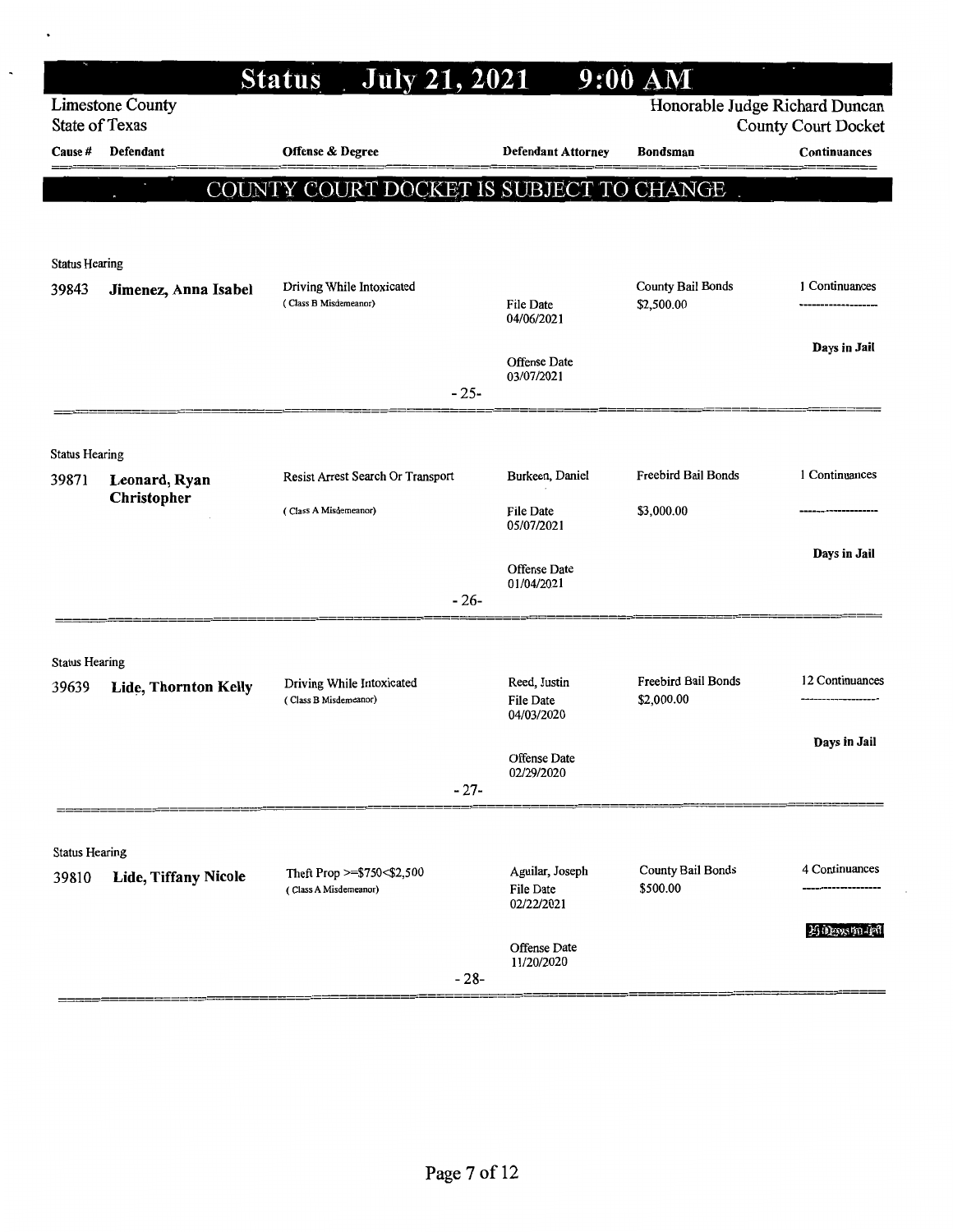|                       |                             | <b>July 21, 2021</b><br><b>Status</b>         |                                  | $9:00$ AM                  |                                                              |
|-----------------------|-----------------------------|-----------------------------------------------|----------------------------------|----------------------------|--------------------------------------------------------------|
| <b>State of Texas</b> | <b>Limestone County</b>     |                                               |                                  |                            | Honorable Judge Richard Duncan<br><b>County Court Docket</b> |
| Cause #               | Defendant                   | <b>Offense &amp; Degree</b>                   | <b>Defendant Attorney</b>        | Bondsman                   | Continuances                                                 |
|                       |                             | COUNTY COURT DOCKET IS SUBJECT TO CHANGE      |                                  |                            | $\mathbf{x}^*$                                               |
|                       |                             |                                               |                                  |                            |                                                              |
| <b>Status Hearing</b> |                             |                                               |                                  |                            |                                                              |
| 39798                 | Lott, Derek Jason           | <b>Evading Arrest Detention</b>               | Reed, Justin                     | Reed, Justin               | 1 Continuances                                               |
|                       |                             | (Class A Misdemeanor)                         | File Date<br>01/19/2021          | \$5,000.00                 |                                                              |
|                       |                             |                                               | Offense Date                     |                            | Days in Jail                                                 |
|                       |                             | $-29-$                                        | 10/25/2020                       |                            |                                                              |
|                       |                             |                                               |                                  |                            |                                                              |
| <b>Status Hearing</b> |                             |                                               |                                  |                            |                                                              |
| 39802                 | Miller, Rufus Alonzo        | Terroristic Threat Against Public<br>Servant  | Burkeen, Daniel                  | <b>County Bail Bonds</b>   | 2 Continuances                                               |
|                       |                             | (Class A Misdemeanor)                         | <b>File Date</b><br>01/27/2021   | \$3,000.00                 |                                                              |
|                       |                             |                                               | Offense Date                     |                            | Days in Jail                                                 |
|                       |                             | $-30-$                                        | 12/18/2020                       |                            |                                                              |
|                       |                             |                                               |                                  |                            |                                                              |
| <b>Status Hearing</b> |                             |                                               |                                  |                            |                                                              |
| 39803                 | Miller, Rufus Alonzo        | Assault Causes Bodily Injury Family<br>Member | Burkeen, Daniel                  | County Bail Bonds          | 2 Continuances                                               |
|                       |                             | (Class A Misdemeanor)                         | File Date<br>01/27/2021          | \$3,000.00                 |                                                              |
|                       |                             |                                               |                                  |                            | Days in Jail                                                 |
|                       |                             | $-31-$                                        | Offense Date<br>12/18/2020       |                            |                                                              |
|                       |                             |                                               |                                  |                            |                                                              |
| <b>Status Hearing</b> |                             |                                               |                                  |                            |                                                              |
| 39826                 | <b>Olguin, Angie Denise</b> | Terroristic Threat Of Family/Household        | Reed, Benjie<br><b>File Date</b> | Reed, Benjie<br>\$5,000.00 | 2 Continuances                                               |
|                       |                             | (Class A Misdemeanor)                         | 03/09/2021                       |                            |                                                              |
|                       |                             |                                               | Offense Date                     |                            | Days in Jail                                                 |
|                       |                             | $-32-$                                        | 10/02/2020                       |                            |                                                              |
|                       |                             |                                               |                                  |                            |                                                              |

 $\pmb{\mathfrak{z}}$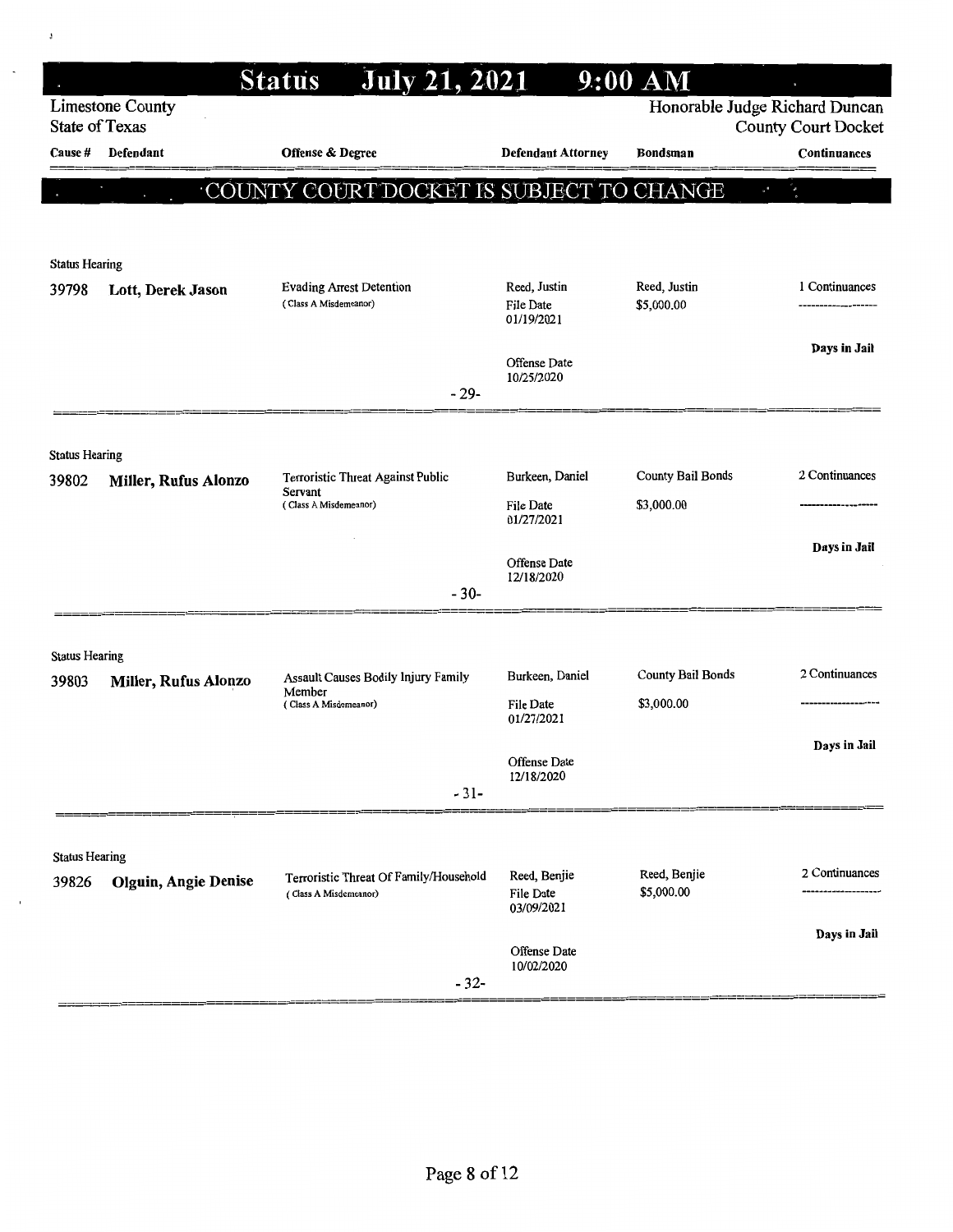|                                |                          | <b>July 21, 2021</b><br><b>Status</b>              |        |                                     | $9:00$ AM                         |                                                              |
|--------------------------------|--------------------------|----------------------------------------------------|--------|-------------------------------------|-----------------------------------|--------------------------------------------------------------|
| State of Texas                 | <b>Limestone County</b>  |                                                    |        |                                     |                                   | Honorable Judge Richard Duncan<br><b>County Court Docket</b> |
| <b>Cause</b> #                 | Defendant                | Offense & Degree                                   |        | <b>Defendant Attorney</b>           | Bondsman                          | Continuances                                                 |
|                                | COUNT<br>$\mathbf{a}$    | COURT DOCKET IS SUBJECT TO CHANGE<br>$\mathbf{Y}$  |        |                                     |                                   | $\mathbf{v}_\mathrm{p}$                                      |
|                                |                          |                                                    |        |                                     |                                   |                                                              |
|                                |                          |                                                    |        |                                     |                                   |                                                              |
| <b>Status Hearing</b>          |                          |                                                    |        |                                     |                                   |                                                              |
| 39877                          | Phillips, Jerrod Reed    | Driving While Intoxicated<br>(Class B Misdemeanor) |        | <b>File Date</b><br>05/18/2021      | Freebird Bail Bonds<br>\$2,500.00 | 1 Continuances                                               |
|                                |                          |                                                    |        | Offense Date<br>02/21/2021          |                                   | Days in Jail                                                 |
|                                |                          |                                                    | $-33-$ |                                     |                                   |                                                              |
|                                |                          |                                                    |        |                                     |                                   |                                                              |
| <b>Status Hearing</b>          |                          |                                                    |        |                                     | Freebird Bail Bonds               | 9 Continuances                                               |
| 39714                          | Rincker, David Joseph    | Poss Cs Pg $3 < 28g$<br>(Class A Misdemeanor)      |        | Burkeen, Daniel<br><b>File Date</b> | \$3,000.00                        |                                                              |
|                                |                          |                                                    |        | 07/21/2020                          |                                   | Days in Jail                                                 |
|                                |                          |                                                    |        | Offense Date<br>05/07/2020          |                                   |                                                              |
|                                |                          |                                                    | $-34-$ |                                     |                                   |                                                              |
|                                |                          |                                                    |        |                                     |                                   |                                                              |
| <b>Status Hearing</b>          |                          |                                                    |        |                                     | <b>Freebird Bail Bonds</b>        | 5 Continuances                                               |
| 39797                          | Rivera, Jonathan<br>Adam | Unl Carrying Weapon                                |        | Burkeen, Daniel                     |                                   |                                                              |
|                                |                          | (Class A Misdemeanor)                              |        | <b>File Date</b><br>01/19/2021      | \$2,000.00                        |                                                              |
|                                |                          |                                                    |        |                                     |                                   | Days in Jail                                                 |
|                                |                          |                                                    |        | Offense Date<br>10/07/2020          |                                   |                                                              |
|                                |                          |                                                    | $-35-$ |                                     |                                   |                                                              |
|                                |                          |                                                    |        |                                     |                                   |                                                              |
| <b>Status Hearing</b><br>39696 | Sanchez-Vasquez,         | Interfer W/Emergency Req For                       |        | Moore, David E.                     | County Bail Bonds                 | 11 Continuances                                              |
|                                | Romario                  | Assistance<br>(Class A Misdemeanor)                |        | File Date                           | \$3,000.00                        |                                                              |
|                                |                          |                                                    |        | 06/25/2020                          |                                   |                                                              |
|                                |                          |                                                    |        | Offense Date                        |                                   | Days in Jail                                                 |
|                                |                          |                                                    | $-36-$ | 03/13/2020                          |                                   |                                                              |
|                                |                          |                                                    |        |                                     |                                   |                                                              |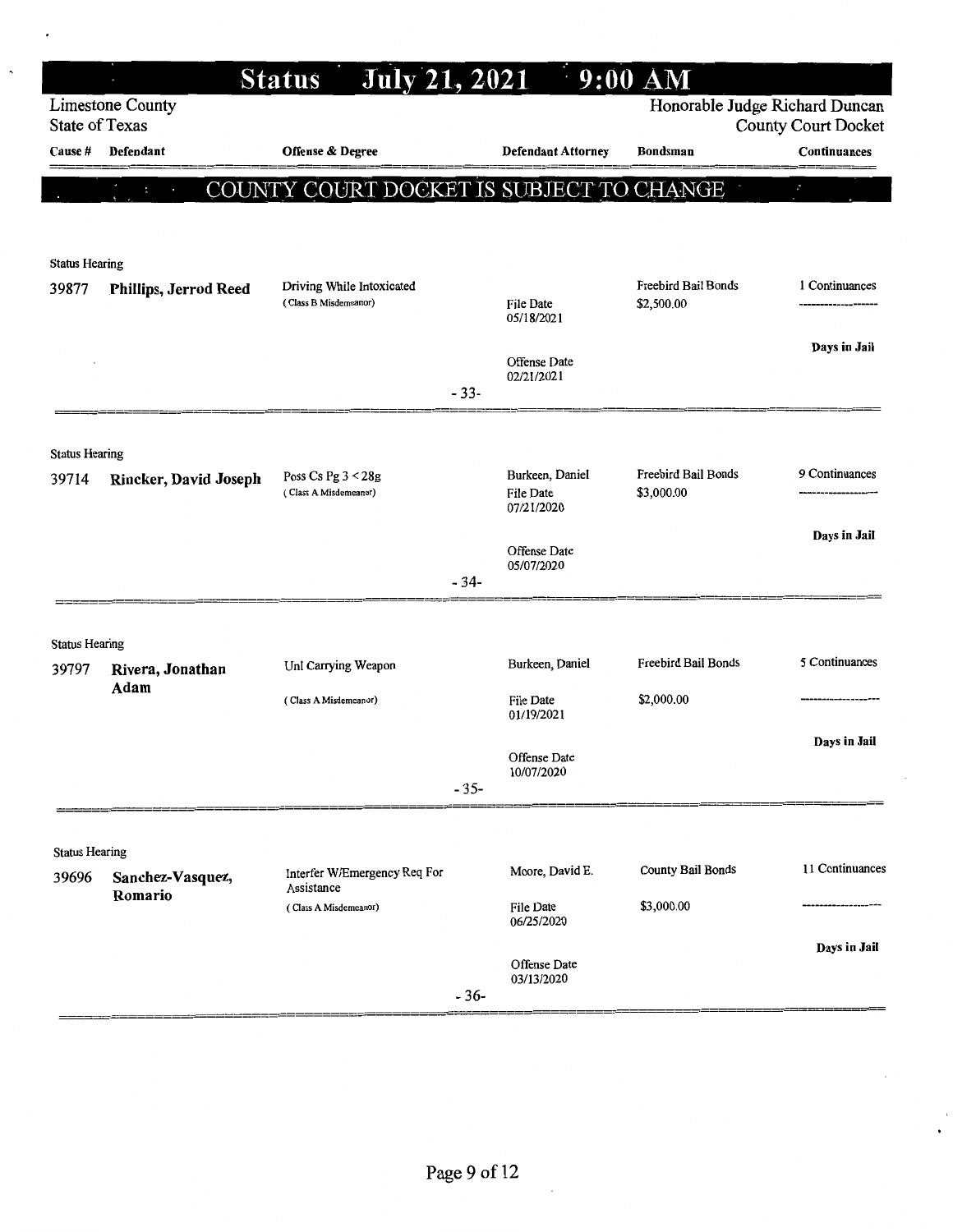|                                |                                           | <b>Status</b><br><b>July 21, 2021</b>                           |                                   | $9:00$ AM                      |                            |
|--------------------------------|-------------------------------------------|-----------------------------------------------------------------|-----------------------------------|--------------------------------|----------------------------|
|                                | Limestone County<br><b>State of Texas</b> |                                                                 |                                   | Honorable Judge Richard Duncan | <b>County Court Docket</b> |
| <b>Cause #</b>                 | Defendant                                 | Offense & Degree                                                | <b>Defendant Attorney</b>         | <b>Bondsman</b>                | Continuances               |
|                                | $\overline{\mathbf{u}}$                   | COUNTY COURT DOCKET IS SUBJECT TO CHANGE .                      |                                   |                                |                            |
|                                |                                           |                                                                 |                                   |                                |                            |
|                                |                                           |                                                                 |                                   |                                |                            |
| <b>Status Hearing</b><br>39697 | Sanchez-Vasquez,                          | Assault Causes Bodily Injury Family                             | Moore, David E.                   | County Bail Bonds              | 11 Continuances            |
|                                | Romario                                   | Member                                                          |                                   |                                |                            |
|                                |                                           | (Class A Misdemeanor)                                           | File Date<br>06/25/2020           | \$3,000.00                     |                            |
|                                |                                           |                                                                 |                                   |                                | Days in Jail               |
|                                |                                           |                                                                 | <b>Offense Date</b><br>03/13/2020 |                                |                            |
|                                |                                           | $-37-$                                                          |                                   |                                |                            |
| <b>Status Hearing</b>          |                                           |                                                                 |                                   |                                |                            |
| 39770                          | Sanchez-Vasquez,                          | Viol Bond/Protective Order                                      | Moore, David E.                   | <b>County Bail Bonds</b>       | 7 Continuances             |
|                                | Romario                                   | (Class A Misdemeanor)                                           | File Date                         | \$2,500.00                     |                            |
|                                |                                           |                                                                 | 11/05/2020                        |                                |                            |
|                                |                                           |                                                                 | Offense Date                      |                                | Days in Jail               |
|                                |                                           | $-38-$                                                          | 03/20/2020                        |                                |                            |
|                                |                                           |                                                                 |                                   |                                |                            |
| <b>Status Hearing</b>          |                                           |                                                                 |                                   |                                |                            |
| 39801                          | <b>Schuman, Jesse Perry</b>               | Assault Causes Bodily Injury Family<br>Member                   |                                   | <b>Freebird Bail Bonds</b>     | 4 Continuances             |
|                                |                                           | (Class A Misdemeanor)                                           | File Date<br>01/27/2021           | \$3,000.00                     |                            |
|                                |                                           |                                                                 |                                   |                                | Days in Jail               |
|                                |                                           |                                                                 | Offense Date<br>12/11/2020        |                                |                            |
|                                |                                           | $-39-$                                                          |                                   |                                |                            |
|                                |                                           |                                                                 |                                   |                                |                            |
| <b>Appeal Hearing</b>          |                                           |                                                                 |                                   |                                |                            |
| 39830                          | Smith, Bobby Ray                          | Use Of Portable Wireless<br>Communication Device For Electronic | Tate, Greg                        | Tate, Greg                     | 2 Continuances             |
|                                |                                           | Messaging (txtrc 545.4251(b))<br>(Class C Misdemeanor)          | File Date                         | \$236.00                       |                            |
|                                |                                           |                                                                 | 03/24/2021                        |                                | Days in Jail               |
|                                |                                           |                                                                 | Offense Date<br>01/28/2021        |                                |                            |
|                                |                                           | $-40-$                                                          |                                   |                                |                            |

 $\bar{\star}$ 

 $\ddot{\phantom{0}}$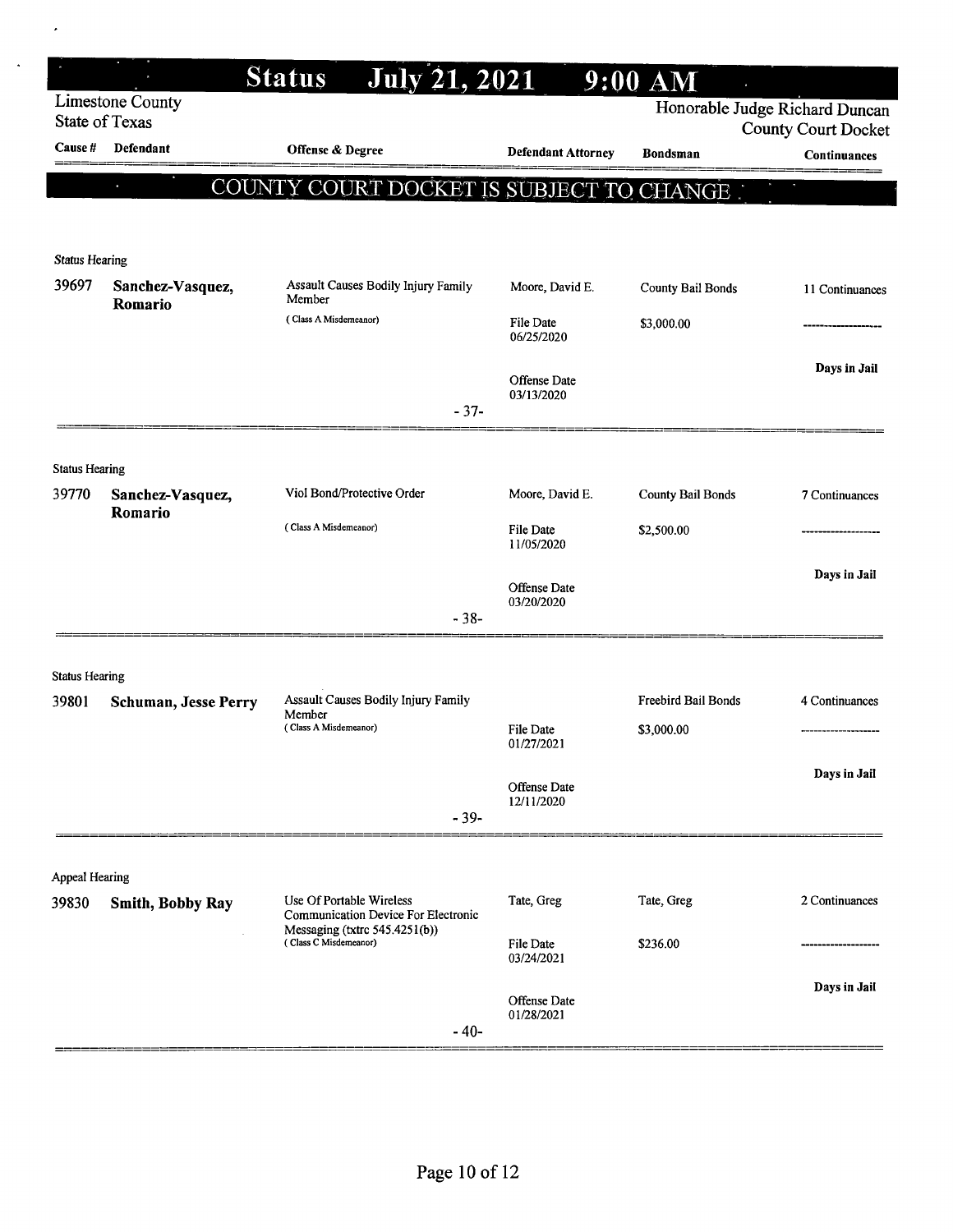| <b>Limestone County</b><br>Honorable Judge Richard Duncan<br><b>State of Texas</b><br><b>County Court Docket</b><br>Defendant<br>Offense & Degree<br>Cause #<br><b>Defendant Attorney</b><br><b>Bondsman</b><br>Continuances<br>COUNTY COURT DOCKET IS SUBJECT TO CHANGE<br>$\bullet$<br><b>Status Hearing</b><br>1 Continuances<br>Driving While Intoxicated Bac >= 0.15<br>County Bail Bonds<br>39883<br>Trotter, Kenwan<br>Jerome, Jr.<br>\$2,500.00<br>(Class A Misdemeanor)<br>File Date<br>05/18/2021<br>Days in Jail<br>Offense Date<br>10/25/2020<br>$-41-$<br><b>Status Hearing</b><br>6 Continuances<br>County Bail Bonds<br>Martin, Chris E.<br><b>Assault Causes Bodily Inj</b><br>39759<br><b>Tucker, Keith Daniel</b><br>\$2,000.00<br><b>File Date</b><br>(Class A Misdemeanor)<br>11/03/2020<br>Days in Jail<br>Offense Date<br>09/27/2020<br>- 42-<br><b>Status Hearing</b><br><b>County Bail Bonds</b><br>1 Continuances<br>Driving While Intoxicated 2nd<br>Warren, Brian Keith<br>39873<br>\$3,000.00<br><b>File Date</b><br>(Class A Misdemeanor)<br>05/07/2021<br>Days in Jail<br>Offense Date<br>04/03/2021<br>$-43-$<br><b>Status Hearing</b><br>3 Continuances<br>Reed, Benjie<br>Reed, Benjie<br>Driving While Intoxicated Bac $\geq 0.15$<br>Way, Abdul Raheem<br>39815<br>\$3,000.00<br>File Date<br>(Class A Misdemeanor) |  | July 21, 2021<br><b>Status</b> |            | $9:00$ AM |  |
|--------------------------------------------------------------------------------------------------------------------------------------------------------------------------------------------------------------------------------------------------------------------------------------------------------------------------------------------------------------------------------------------------------------------------------------------------------------------------------------------------------------------------------------------------------------------------------------------------------------------------------------------------------------------------------------------------------------------------------------------------------------------------------------------------------------------------------------------------------------------------------------------------------------------------------------------------------------------------------------------------------------------------------------------------------------------------------------------------------------------------------------------------------------------------------------------------------------------------------------------------------------------------------------------------------------------------------------------------------|--|--------------------------------|------------|-----------|--|
|                                                                                                                                                                                                                                                                                                                                                                                                                                                                                                                                                                                                                                                                                                                                                                                                                                                                                                                                                                                                                                                                                                                                                                                                                                                                                                                                                        |  |                                |            |           |  |
|                                                                                                                                                                                                                                                                                                                                                                                                                                                                                                                                                                                                                                                                                                                                                                                                                                                                                                                                                                                                                                                                                                                                                                                                                                                                                                                                                        |  |                                |            |           |  |
|                                                                                                                                                                                                                                                                                                                                                                                                                                                                                                                                                                                                                                                                                                                                                                                                                                                                                                                                                                                                                                                                                                                                                                                                                                                                                                                                                        |  |                                |            |           |  |
|                                                                                                                                                                                                                                                                                                                                                                                                                                                                                                                                                                                                                                                                                                                                                                                                                                                                                                                                                                                                                                                                                                                                                                                                                                                                                                                                                        |  |                                |            |           |  |
|                                                                                                                                                                                                                                                                                                                                                                                                                                                                                                                                                                                                                                                                                                                                                                                                                                                                                                                                                                                                                                                                                                                                                                                                                                                                                                                                                        |  |                                |            |           |  |
|                                                                                                                                                                                                                                                                                                                                                                                                                                                                                                                                                                                                                                                                                                                                                                                                                                                                                                                                                                                                                                                                                                                                                                                                                                                                                                                                                        |  |                                |            |           |  |
|                                                                                                                                                                                                                                                                                                                                                                                                                                                                                                                                                                                                                                                                                                                                                                                                                                                                                                                                                                                                                                                                                                                                                                                                                                                                                                                                                        |  |                                |            |           |  |
|                                                                                                                                                                                                                                                                                                                                                                                                                                                                                                                                                                                                                                                                                                                                                                                                                                                                                                                                                                                                                                                                                                                                                                                                                                                                                                                                                        |  |                                |            |           |  |
|                                                                                                                                                                                                                                                                                                                                                                                                                                                                                                                                                                                                                                                                                                                                                                                                                                                                                                                                                                                                                                                                                                                                                                                                                                                                                                                                                        |  |                                |            |           |  |
|                                                                                                                                                                                                                                                                                                                                                                                                                                                                                                                                                                                                                                                                                                                                                                                                                                                                                                                                                                                                                                                                                                                                                                                                                                                                                                                                                        |  |                                |            |           |  |
|                                                                                                                                                                                                                                                                                                                                                                                                                                                                                                                                                                                                                                                                                                                                                                                                                                                                                                                                                                                                                                                                                                                                                                                                                                                                                                                                                        |  |                                |            |           |  |
|                                                                                                                                                                                                                                                                                                                                                                                                                                                                                                                                                                                                                                                                                                                                                                                                                                                                                                                                                                                                                                                                                                                                                                                                                                                                                                                                                        |  |                                |            |           |  |
|                                                                                                                                                                                                                                                                                                                                                                                                                                                                                                                                                                                                                                                                                                                                                                                                                                                                                                                                                                                                                                                                                                                                                                                                                                                                                                                                                        |  |                                |            |           |  |
|                                                                                                                                                                                                                                                                                                                                                                                                                                                                                                                                                                                                                                                                                                                                                                                                                                                                                                                                                                                                                                                                                                                                                                                                                                                                                                                                                        |  |                                |            |           |  |
|                                                                                                                                                                                                                                                                                                                                                                                                                                                                                                                                                                                                                                                                                                                                                                                                                                                                                                                                                                                                                                                                                                                                                                                                                                                                                                                                                        |  |                                |            |           |  |
|                                                                                                                                                                                                                                                                                                                                                                                                                                                                                                                                                                                                                                                                                                                                                                                                                                                                                                                                                                                                                                                                                                                                                                                                                                                                                                                                                        |  |                                |            |           |  |
|                                                                                                                                                                                                                                                                                                                                                                                                                                                                                                                                                                                                                                                                                                                                                                                                                                                                                                                                                                                                                                                                                                                                                                                                                                                                                                                                                        |  |                                |            |           |  |
|                                                                                                                                                                                                                                                                                                                                                                                                                                                                                                                                                                                                                                                                                                                                                                                                                                                                                                                                                                                                                                                                                                                                                                                                                                                                                                                                                        |  |                                |            |           |  |
|                                                                                                                                                                                                                                                                                                                                                                                                                                                                                                                                                                                                                                                                                                                                                                                                                                                                                                                                                                                                                                                                                                                                                                                                                                                                                                                                                        |  |                                |            |           |  |
|                                                                                                                                                                                                                                                                                                                                                                                                                                                                                                                                                                                                                                                                                                                                                                                                                                                                                                                                                                                                                                                                                                                                                                                                                                                                                                                                                        |  |                                |            |           |  |
|                                                                                                                                                                                                                                                                                                                                                                                                                                                                                                                                                                                                                                                                                                                                                                                                                                                                                                                                                                                                                                                                                                                                                                                                                                                                                                                                                        |  |                                |            |           |  |
|                                                                                                                                                                                                                                                                                                                                                                                                                                                                                                                                                                                                                                                                                                                                                                                                                                                                                                                                                                                                                                                                                                                                                                                                                                                                                                                                                        |  |                                |            |           |  |
|                                                                                                                                                                                                                                                                                                                                                                                                                                                                                                                                                                                                                                                                                                                                                                                                                                                                                                                                                                                                                                                                                                                                                                                                                                                                                                                                                        |  |                                |            |           |  |
|                                                                                                                                                                                                                                                                                                                                                                                                                                                                                                                                                                                                                                                                                                                                                                                                                                                                                                                                                                                                                                                                                                                                                                                                                                                                                                                                                        |  |                                | 03/09/2021 |           |  |
| Days in Jail<br>Offense Date                                                                                                                                                                                                                                                                                                                                                                                                                                                                                                                                                                                                                                                                                                                                                                                                                                                                                                                                                                                                                                                                                                                                                                                                                                                                                                                           |  |                                |            |           |  |
| 01/30/2021<br>$-44-$                                                                                                                                                                                                                                                                                                                                                                                                                                                                                                                                                                                                                                                                                                                                                                                                                                                                                                                                                                                                                                                                                                                                                                                                                                                                                                                                   |  |                                |            |           |  |

 $\sim$  $\bar{t}$ 

 $\overline{\phantom{a}}$